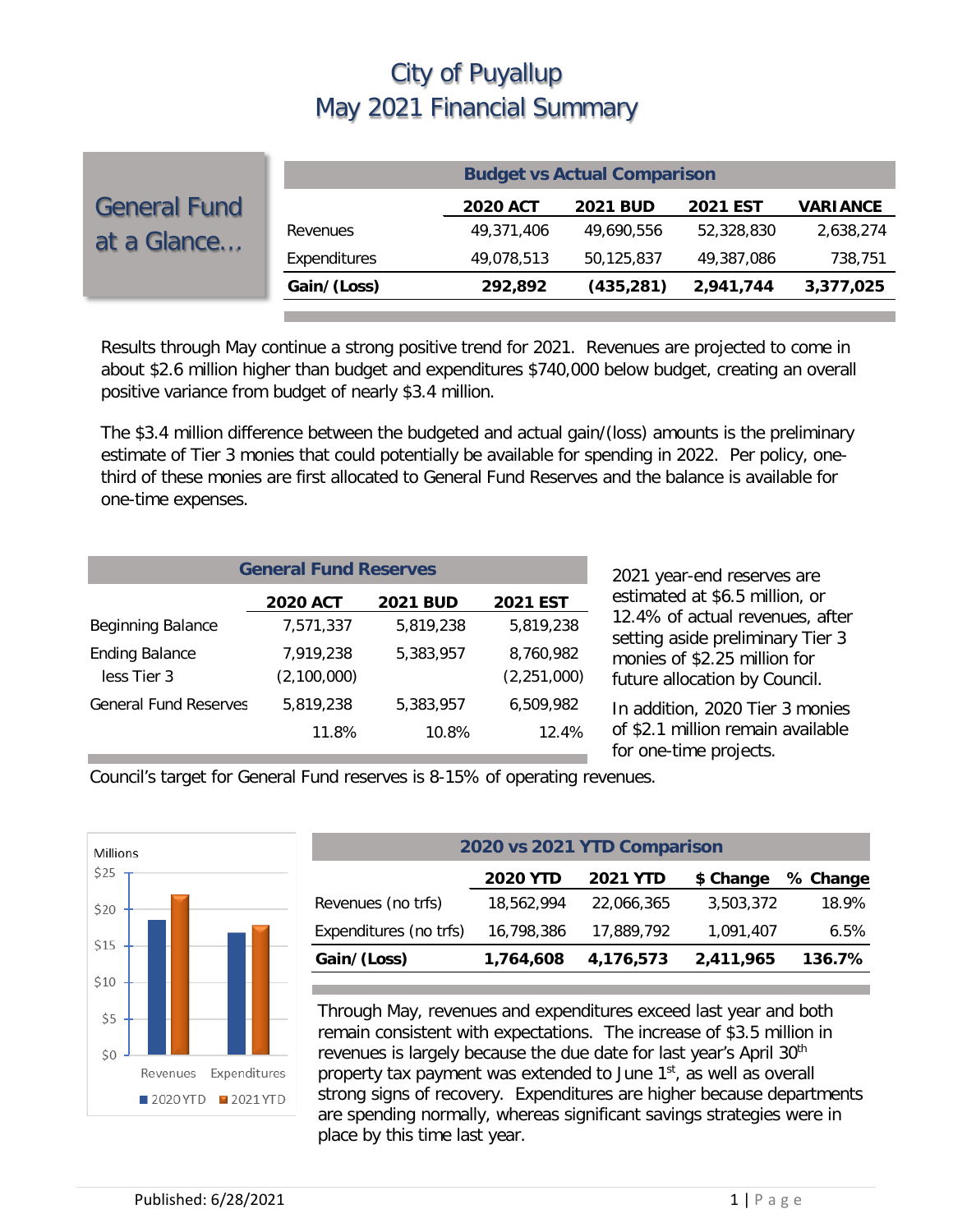| <b>General Fund Revenues by Type (excluding transfers)</b> |                 |                 |            |                 |          |  |
|------------------------------------------------------------|-----------------|-----------------|------------|-----------------|----------|--|
|                                                            | <b>2021 BUD</b> | <b>2021 YTD</b> | 2021 EST   | <b>VARIANCE</b> |          |  |
| <b>Property Tax</b>                                        | 9,370,130       | 4,294,214       | 9,520,130  | 150,000         | 1.6%     |  |
| Sales & Use Tax                                            | 24,495,870      | 10,742,111      | 26,100,200 | 1.604.330       | 6.5%     |  |
| Other Tax                                                  | 5,207,240       | 1,971,997       | 5,207,500  | 260             | $0.0\%$  |  |
| Licenses & Permits                                         | 1,888,360       | 1,001,908       | 2,055,300  | 166.940         | 8.8%     |  |
| Intergovernmental                                          | 1,850,736       | 901,917         | 2,143,600  | 292.864         | 15.8%    |  |
| <b>Charges for Services</b>                                | 2,956,370       | 1.485.146       | 3.412.700  | 456,330         | 15.4%    |  |
| Fines & Forfeitures                                        | 3,414,410       | 1,471,911       | 3,373,600  | (40, 810)       | $-1.2\%$ |  |
| <b>Miscellaneous</b>                                       | 487,440         | 197,161         | 495,800    | 8,360           | 1.7%     |  |
| <b>Total Revenues</b>                                      | 49,670,556      | 22,066,365      | 52,308,830 | 2,638,274       | 5.3%     |  |

Revenues are budgeted conservatively per the budget stability policy, with two exceptions for sales tax and development engineering fees. Through May, overall sales tax continues a strong trend of economic recovery. Other revenues are coming in essentially as expected.

**Sales Tax:** Retail Trade and Professional & Other Services sectors continue to be strong performers in terms of sales tax. Construction has significantly improved over the past four months and is on track to be consistent with 2019 collections. While the Accommodations/Food sector remains the hardest hit by the pandemic, sales tax collections over the past two months have been at pre-pandemic levels. This is a positive sign that recovery in this sector is finally underway.

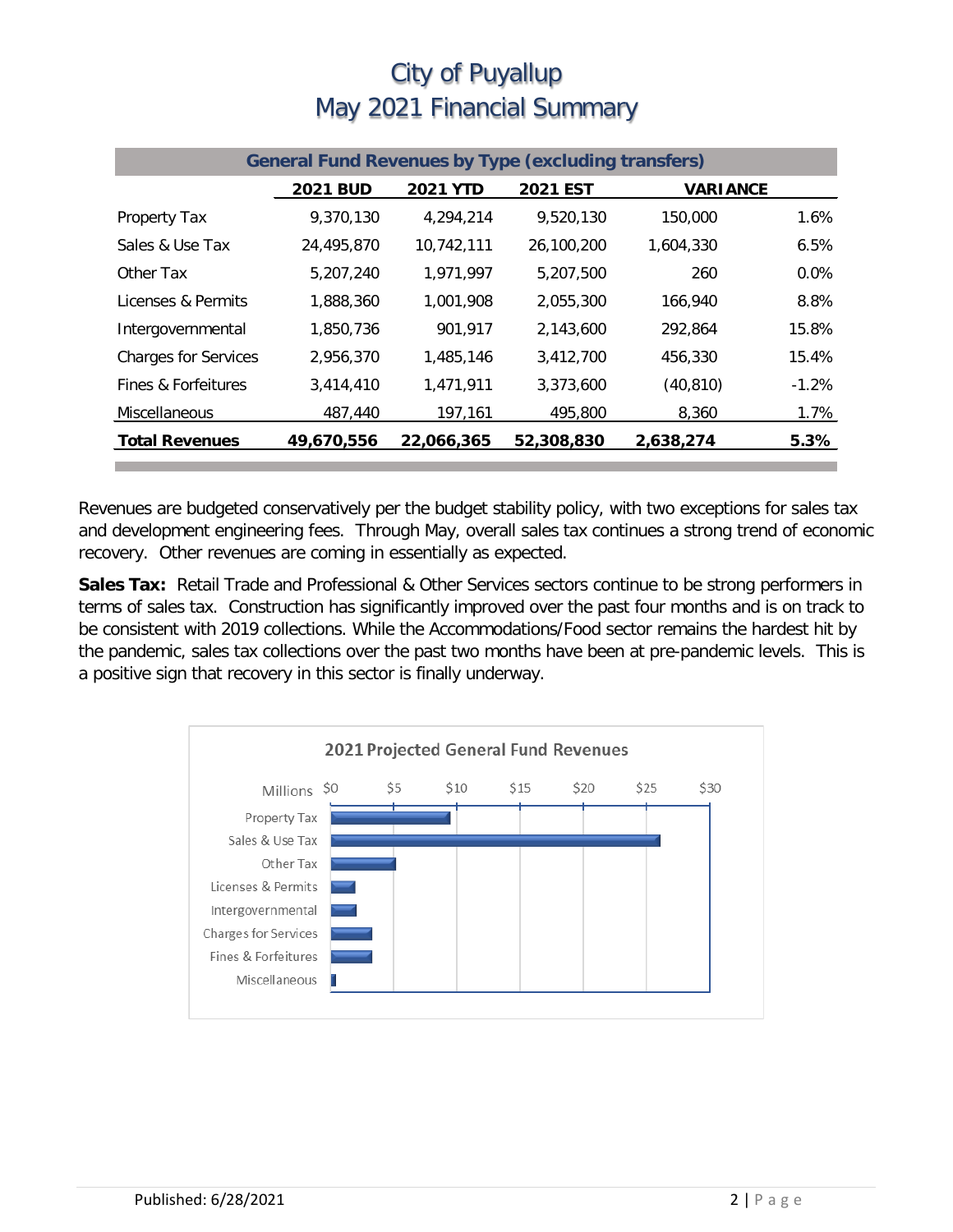| <b>General Fund Expenditures by Department (excluding transfers)</b> |                 |                 |            |                 |       |  |
|----------------------------------------------------------------------|-----------------|-----------------|------------|-----------------|-------|--|
|                                                                      | <b>2021 BUD</b> | <b>2021 YTD</b> | 2021 EST   | <b>VARIANCE</b> |       |  |
| City Council                                                         | 225,120         | 74,213          | 207,550    | 17,570          | 7.8%  |  |
| City Manager                                                         | 872,573         | 396,970         | 794,100    | 78,473          | 9.0%  |  |
| City Clerk                                                           | 391,700         | 186,159         | 359,690    | 32,010          | 8.2%  |  |
| Dev & Permiting Svcs                                                 | 4,231,212       | 1,639,511       | 3,988,830  | 242,382         | 5.7%  |  |
| Finance                                                              | 758,710         | 310,102         | 699,380    | 59,330          | 7.8%  |  |
| <b>Human Resources</b>                                               | 457,930         | 164,246         | 395,400    | 62,530          | 13.7% |  |
| Legal                                                                | 1,274,060       | 540,984         | 1,266,360  | 7,700           | 0.6%  |  |
| Library                                                              | 2,976,940       | 1,002,874       | 2,870,190  | 106,750         | 3.6%  |  |
| Municipal Court                                                      | 2,136,591       | 879,063         | 2,107,220  | 29,371          | 1.4%  |  |
| Non-Departmental                                                     | 792,710         | 366,772         | 776,330    | 16,380          | 2.1%  |  |
| Parks & Recreation                                                   | 6,208,240       | 2,069,455       | 6,121,660  | 86,580          | 1.4%  |  |
| Police                                                               | 22,350,791      | 9,437,018       | 22,246,250 | 104,541         | 0.5%  |  |
| Public Works                                                         | 2,808,400       | 822,424         | 2,707,790  | 100,610         | 3.6%  |  |
| <b>Total Expenditures</b>                                            | 45,484,977      | 17,889,792      | 44,540,750 | 944,227         | 2.1%  |  |

No expenditure variances through May. Departments are authorized to spend up to their adopted budgets, without specific action needed to reduce spending. This could change if revenue projections become negatively impacted at any point in the year, although this seems unlikely given current trends.



General Government: City Council, City Clerk, City Manager, Finance, Human Resources, Legal, Non-Dept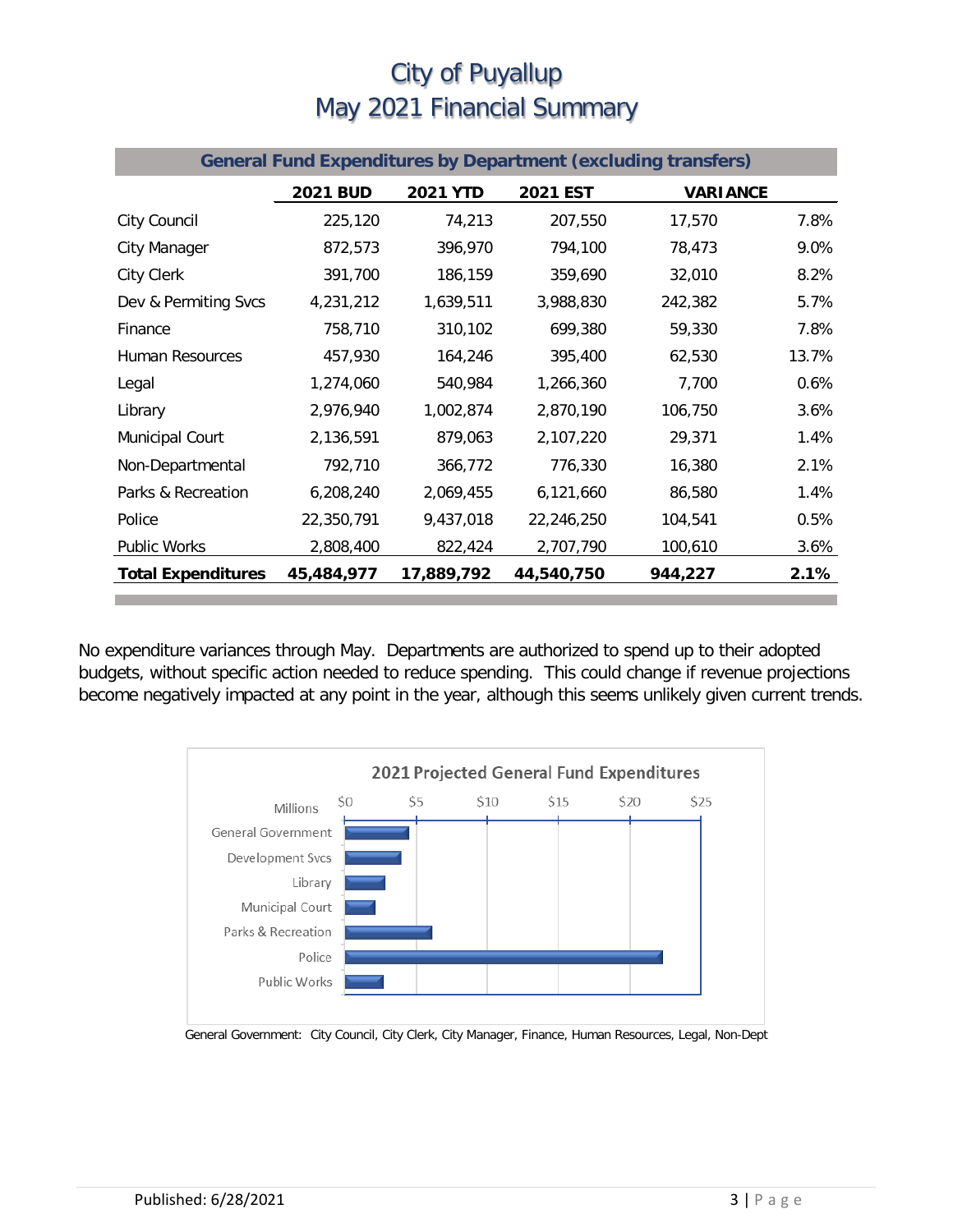#### Street Fund at a Glance… (excluding intrafund transfers)

The Street Fund accounts for repairs and maintenance, debt service and construction of city streets. Grants and other non-city monies are aggressively pursued to help offset costs of eligible capital projects.

|                            | <b>Street Fund</b> |                 |                 |
|----------------------------|--------------------|-----------------|-----------------|
|                            | <b>2020 ACT</b>    | <b>2021 BUD</b> | <b>2021 ACT</b> |
| <b>Beginning Balance</b>   | 8,915,411          | 10,196,346      | 10,196,346      |
| Fuel Tax/Multimodal Funds  | 385,937            | 429,490         | 141,004         |
| <b>Traffic Impact Fees</b> | 662,116            | 1,200,000       | 1,131,656       |
| Capital Project Grants     | 1,932,349          | 9,753,550       | 2,977,597       |
| <b>Other Revenues</b>      | 413,163            | 652,560         | 5,776           |
| Transfers In               | 5,831,629          | 6,953,718       |                 |
| <b>Total Revenues</b>      | 9,225,195          | 18,989,318      | 4,256,032       |
| <b>Operating Expenses</b>  | 1,784,997          | 2,077,810       | 887,105         |
| Debt Service               | 1,156,219          | 1,031,770       | 91,825          |
| Capital Projects           | 5,003,043          | 24,393,595      | 2,931,225       |
| <b>Transfers Out</b>       |                    |                 |                 |
| <b>Total Expenditures</b>  | 7,944,260          | 27,503,175      | 3,910,155       |
| <b>Ending Balance</b>      | 10,196,346         | 1,682,489       | 10,542,223      |

Transfers In from GF Tier 1, Budget Stability, REET and LIFT grant.

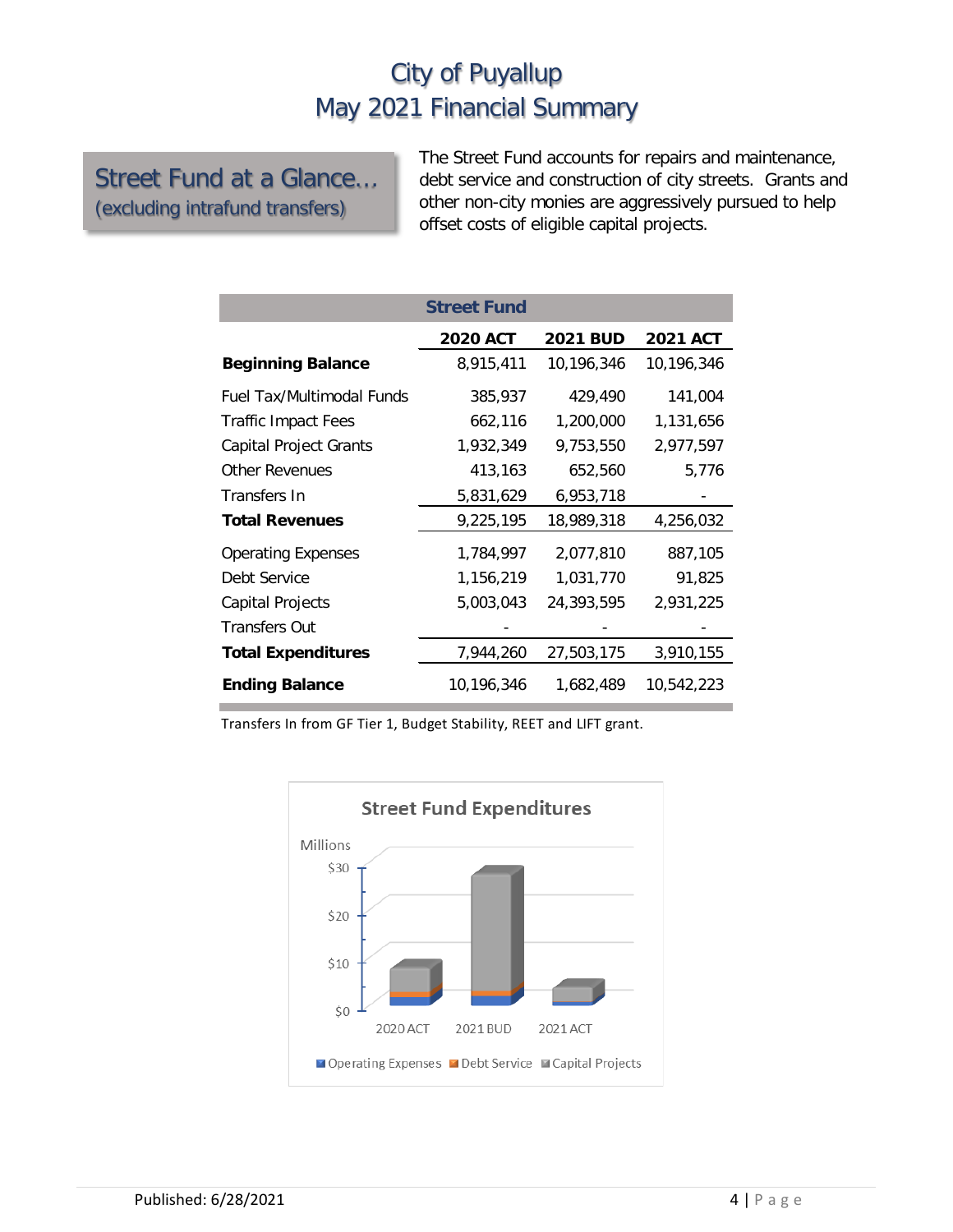Utilities at a Glance… (excluding transfers)

City utilities (sanitation, water, wastewater and stormwater) are funded with user and system development charges, which are expected to cover the operations, debt service and capital needs of the utility.

In response to the economic hardship on residents and businesses resulting from the state-wide response to COVID-19, the City has expanded the utility payment extension policy and waived late fees. Both are scheduled to be in effect until 60 days after the state of emergency is lifted. At that point, the regular payment extension and late fee policies will resume. As the months have gone by, delinquent account balances have increased substantially to nearly \$450,000 versus a pre-pandemic average of \$250,000. Pierce County has implemented a customer relief program and a City program is under consideration using ARPA monies. We are hopeful that these programs will provide sufficient aid to those of our customers needing assistance.

| <b>Combined Utility Funds</b> |                 |                 |                 |  |  |  |  |
|-------------------------------|-----------------|-----------------|-----------------|--|--|--|--|
|                               | <b>2020 ACT</b> | <b>2021 BUD</b> | <b>2021 ACT</b> |  |  |  |  |
| <b>Beginning Balance</b>      | 25,214,816      | 27,824,872      | 27,824,872      |  |  |  |  |
| User Fees                     | 23,709,811      | 24,478,020      | 9,943,740       |  |  |  |  |
| <b>System Dev Charges</b>     | 1,945,322       | 1.980.860       | 2,068,807       |  |  |  |  |
| Other Revenues                | 338,556         | 294,200         | 98.897          |  |  |  |  |
| Grants                        | 1,257,782       | 6,402,477       | 310,945         |  |  |  |  |
| <b>Total Revenues</b>         | 27,251,471      | 33, 155, 557    | 12,422,389      |  |  |  |  |
| <b>Operating Expenses</b>     | 16,724,182      | 18,717,230      | 7.384.535       |  |  |  |  |
| Debt Service                  | 1,039,799       | 347,200         | 44,075          |  |  |  |  |
| Capital Projects              | 6,877,434       | 37,393,514      | 1,469,917       |  |  |  |  |
| <b>Total Expenditures</b>     | 24,641,415      | 56,457,944      | 8,898,527       |  |  |  |  |
| <b>Ending Balance</b>         | 27,824,872      | 4,522,485       | 31,348,734      |  |  |  |  |

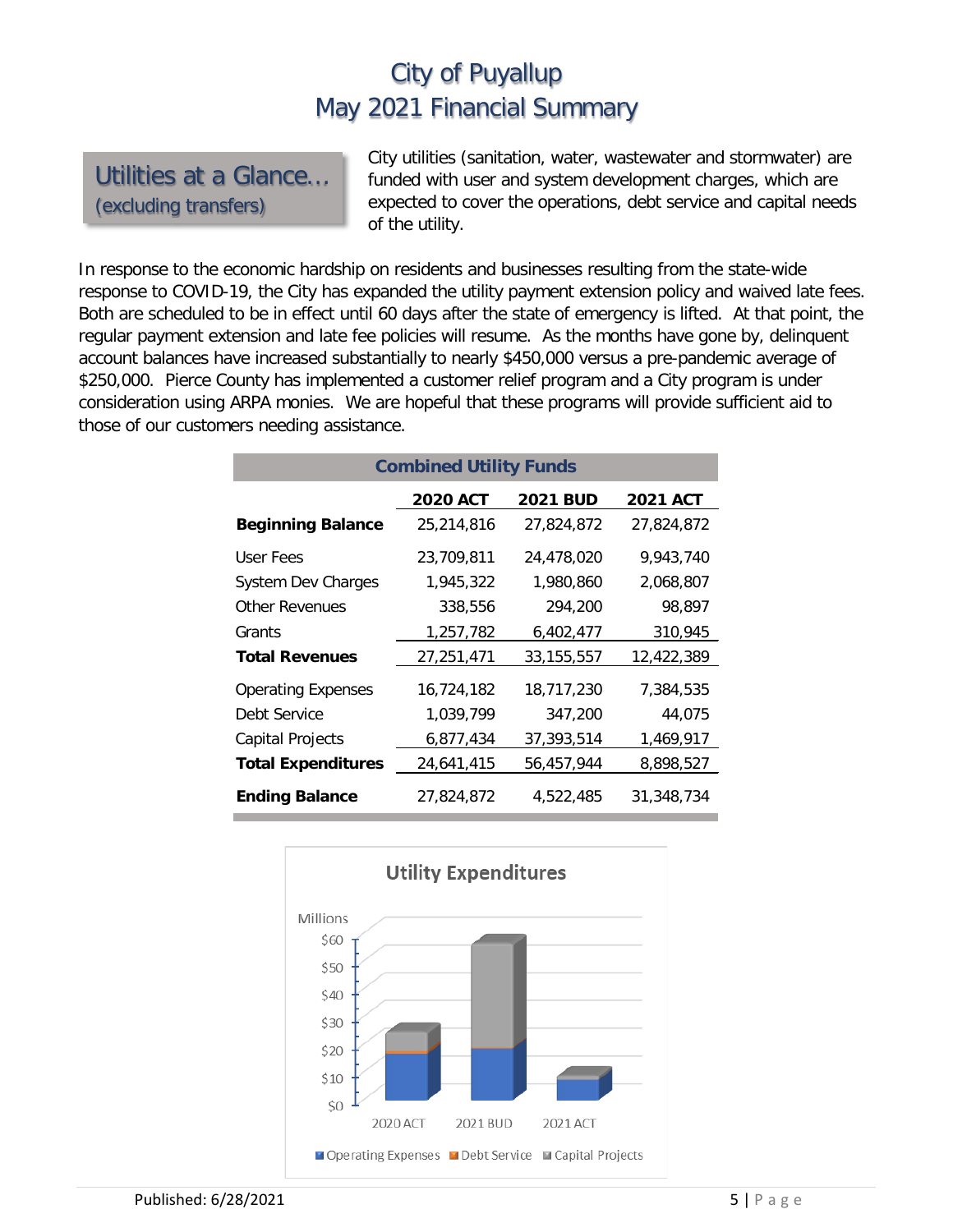| <b>City-Wide Cash and Investments</b> |            |            |            |            |                |                 |  |
|---------------------------------------|------------|------------|------------|------------|----------------|-----------------|--|
|                                       | 2016 YE    | 2017 YE    | 2018 YE    | 2019 YE    | <b>2020 YE</b> | <b>2021 MAY</b> |  |
| <b>General Fund</b>                   | 1,714,189  | 5,613,564  | 7,188,466  | 7,504,974  | 7,921,842      | 13,187,561      |  |
| General Fund - Other                  | 3,504,895  | 2,648,335  | 2,806,831  | 2,798,442  | 4,492,643      | 4,221,349       |  |
| Special Revenue                       | 7,245,450  | 9,455,865  | 4,562,016  | 5,261,402  | 5,119,889      | 6,737,886       |  |
| Debt Service                          | 282,095    | 288,292    | 305,283    | 517,046    | 505,658        | 505,661         |  |
| <b>Street Capital Projects</b>        | 3,486,440  | 5,273,289  | 5,476,894  | 8,915,411  | 10,215,288     | 10,561,165      |  |
| Parks Capital Projects                | 1,150,658  | 1,896,328  | 4,879,439  | 2,904,086  | 2,948,859      | 3,514,957       |  |
| <b>Facility Capital Projects</b>      | 119,948    | 121,076    | 558,137    | 1,984,322  | 1,961,283      | 1,906,748       |  |
| Enterprise - Utilities                | 23,046,430 | 25,887,173 | 23,569,469 | 25,214,816 | 28,059,567     | 31,165,997      |  |
| Enterprise - Pavilion                 | 101,306    | 87,234     | 97,165     | 95,158     | 90,012         | 84,955          |  |
| <b>Internal Service</b>               | 7,545,047  | 7,662,713  | 8,350,700  | 8,885,049  | 8,597,444      | 8,301,278       |  |
| Total                                 | 48,196,459 | 58,933,870 | 57,794,399 | 64,080,707 | 69,912,485     | 80,187,556      |  |

**General Fund:** Comparing 2016 and 2020 ending cash, the balance has grown by \$6.2 million. This is intentional growth to ensure adequate reserves for cash flow purposes and in case of an economic downturn.

**All Other Funds:** The cash balances for all other funds combined have grown by \$15.5 million since 2016, largely due to a significant increase in funding available for capital projects.